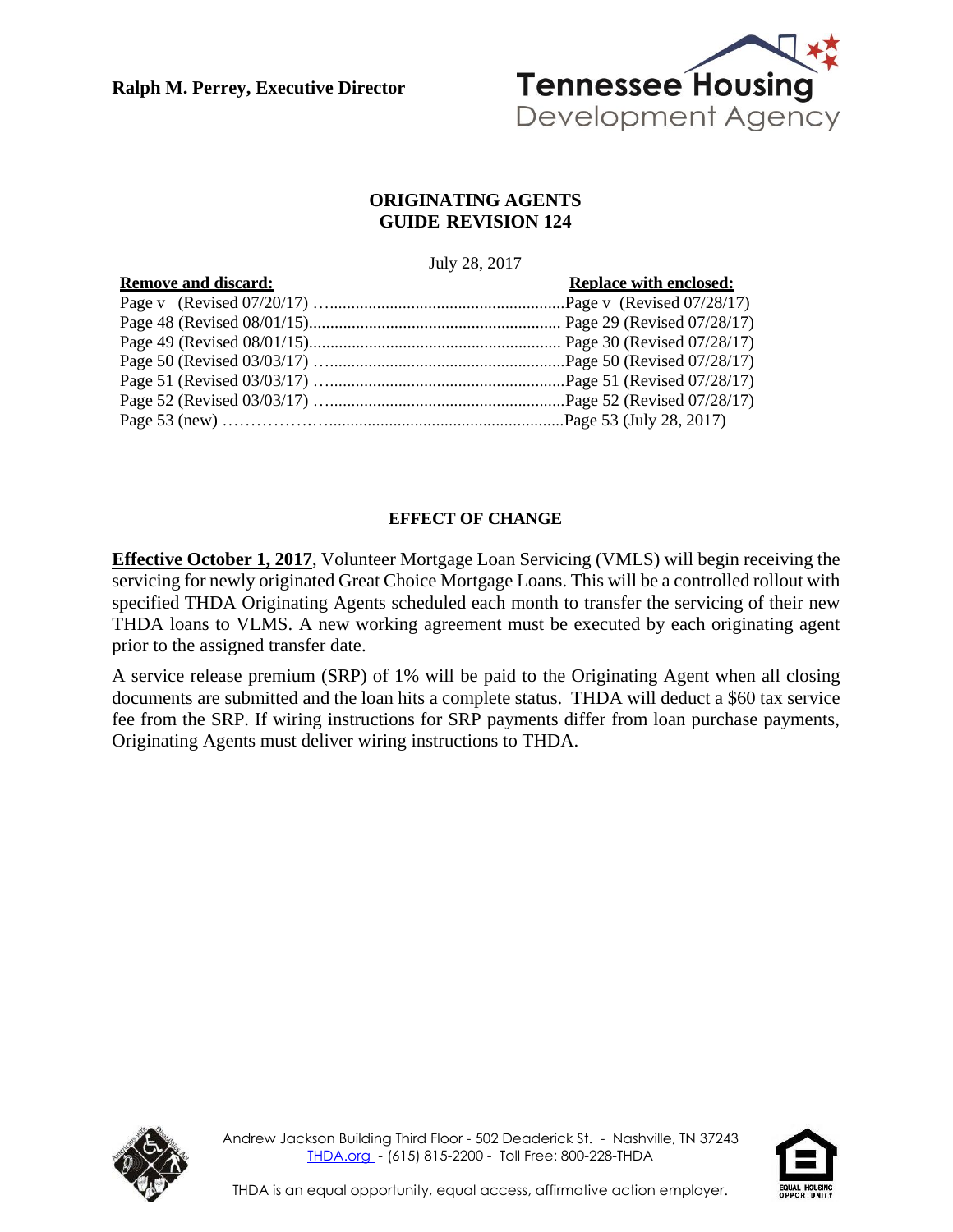# Page

| 8.4 |                                                                      |  |
|-----|----------------------------------------------------------------------|--|
|     |                                                                      |  |
|     | Request For Loan Purchase with Acknowledgement and Certification  44 |  |
|     |                                                                      |  |
|     |                                                                      |  |
|     |                                                                      |  |
|     |                                                                      |  |
|     |                                                                      |  |
|     |                                                                      |  |
|     |                                                                      |  |
|     |                                                                      |  |
|     |                                                                      |  |
|     |                                                                      |  |
|     |                                                                      |  |
|     |                                                                      |  |
|     |                                                                      |  |
|     |                                                                      |  |
| 8.5 |                                                                      |  |
|     |                                                                      |  |
|     |                                                                      |  |
|     |                                                                      |  |
| 8.6 |                                                                      |  |
|     |                                                                      |  |
|     |                                                                      |  |
|     |                                                                      |  |
|     |                                                                      |  |
|     |                                                                      |  |
|     |                                                                      |  |

# PART IV ADDITIONAL INFORMATION

# **SECTION 9: THDA FORMS AND INSTRUCTIONS**

| Request for Loan Purchase with Acknowledgement |                                                                        |
|------------------------------------------------|------------------------------------------------------------------------|
|                                                |                                                                        |
|                                                |                                                                        |
|                                                |                                                                        |
|                                                |                                                                        |
|                                                |                                                                        |
|                                                |                                                                        |
|                                                | Disclosure of Loan Terms for Great Choice Plus Second Mortgage Loan 53 |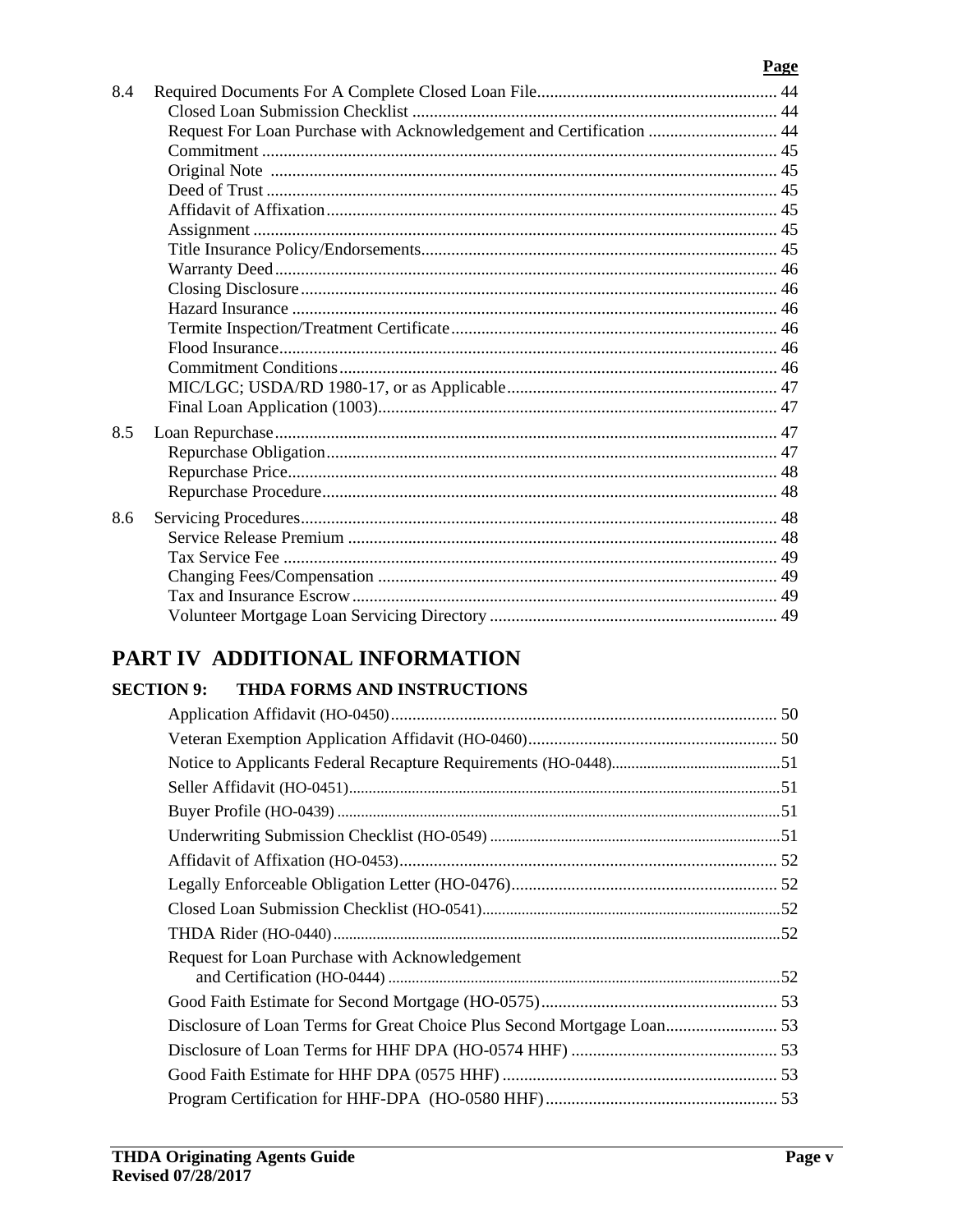An Originating Agent who fails to repurchase loans upon demand may be suspended from submitting new loan applications to THDA, and THDA may pursue other remedies as specified in the Working Agreement.

#### **B. Repurchase Price**

The amount necessary to repurchase a loan is:

- 1. The sum of the outstanding principal and interest on the Great Choice loan and the Great Choice Plus loan, if applicable.
- 2. Monthly escrow adjustment.

In addition, if the Originating Agent is not the THDA Servicer, the repurchase price may include reimbursement of the Service Release Fee to the THDA Servicer and a repurchase fee.

#### **C. Repurchase Procedure**

In the event THDA demands repurchase of a loan, the following procedures all apply:

- 1. The THDA Servicer will provide instructions for obtaining the repurchase price by a certain deadline.
- 2. The Originating Agent must prepare an Assignment from THDA to the Originating Agent and submit it to the THDA Servicer, who will forward the Assignment to THDA for execution.
- 3. The Originating Agent must wire the required repurchase price to the THDA Servicer according to instructions provided by the THDA Servicer.
- 4. Upon receipt of the repurchase price, THDA will sign and notarize the Assignment and return it to the Originating Agent with the loan file.
- 5. After repurchase, THDA will reimburse Originating Agent for all principal and interest received by THDA after the repurchase date.

Loans declared ineligible for purchase by THDA, and loans repurchased from THDA, are not eligible for subsequent purchase by THDA.

#### **8.6 SERVICING PROCEDURES (Only for Lenders that are serviced by VMLS)**

All loans shall be sold servicing-released to THDA dba Volunteer Mortgage Loan Servicing (VMLS). The lender may not perform any interim servicing. The lender shall sell the loan servicingreleased to THDA immediately following closing as specified elsewhere in the Guide.

#### **A. Service Release Premium**

THDA will pay a Service Release Premium (SRP) in an amount equal to 1% of the loan amount on closed loan packages received prior to the first payment due date. THDA will withhold the SRP amount from the purchase price of the loan. THDA will pay the SRP for a loan once all documents as described in section 7 of the O. A. Guide are received from the lender for that loan. The THDA prepared SRP report will be emailed to the lender each week to the most recent email address THDA has in its files for each lender. THDA will wire the SRP each week to the lender using the most recent wiring instructions THDA has in its files for each lender. It is the lender's obligation to ensure that email addresses and wiring instructions are accurate and up to date.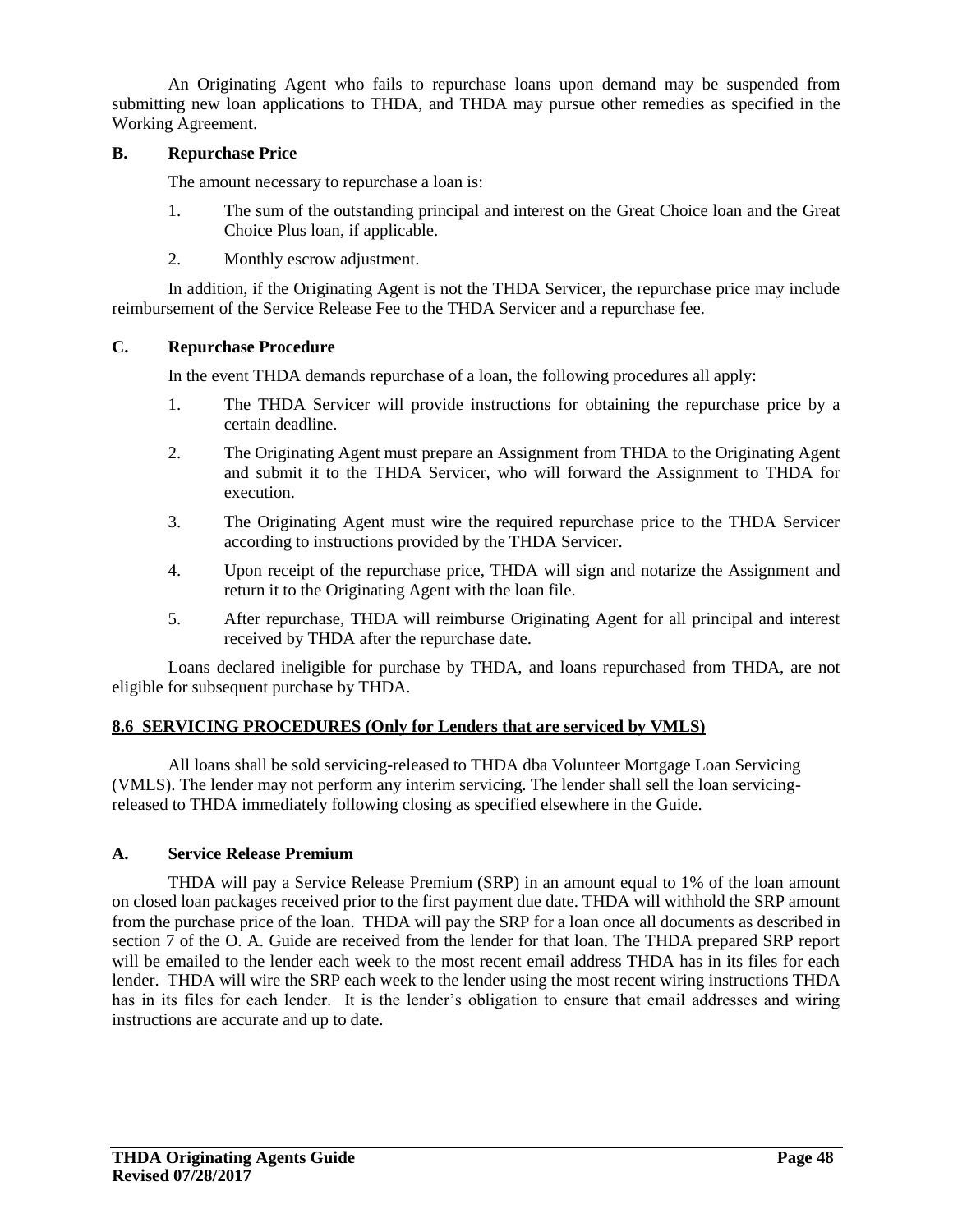# **B. Tax Service Fee**

A \$60 tax service fee must be charged on all loans. It can be paid by the borrower or lender and must be reflected accurately on the Loan Estimate and Closing Disclosure. THDA deducts this amount from the SRP and remits the tax service fee to CoreLogic.

# **C. Changing Fees/Compensation**

Compensation and fees may be changed or eliminated at the discretion of THDA.

#### **D. Tax and Insurance Escrow**

The initial Escrow Account Disclosure statement must be completed accurately to be sure sufficient funds are collected at closing. The lender shall wire the initial escrow deposit to THDA and shall provide email notification to THDA of each wire sent. Email the wiring report to closing@thda.org and payments@thda.org. THDA will allow weekly batched wires.

#### **E. Volunteer Mortgage Loan Servicing Directory**

VMLS staff is available to answer any question Monday-Friday, 8am-5pm CST.

VMLS Customer Service: 844-865-7378

#### **ADDRESSES:**

*Physical Address:* Volunteer Mortgage Loan Servicing 404 James Robertson Pkwy, Suite 1450 Nashville, TN 37219-1536

*Payment Address:* Volunteer Mortgage Loan Servicing PO Box 305170 Nashville, TN 37230-5170

> *Email Address:* custserv@volservicing.com

#### **Primary Escalation Contacts for VMLS**

Servicing Managers: Trebia Johns, (615)649-3424 tjohns@volservicing.com

> Heather Johnson, (615)649-3420 hjohnson@volservicing.com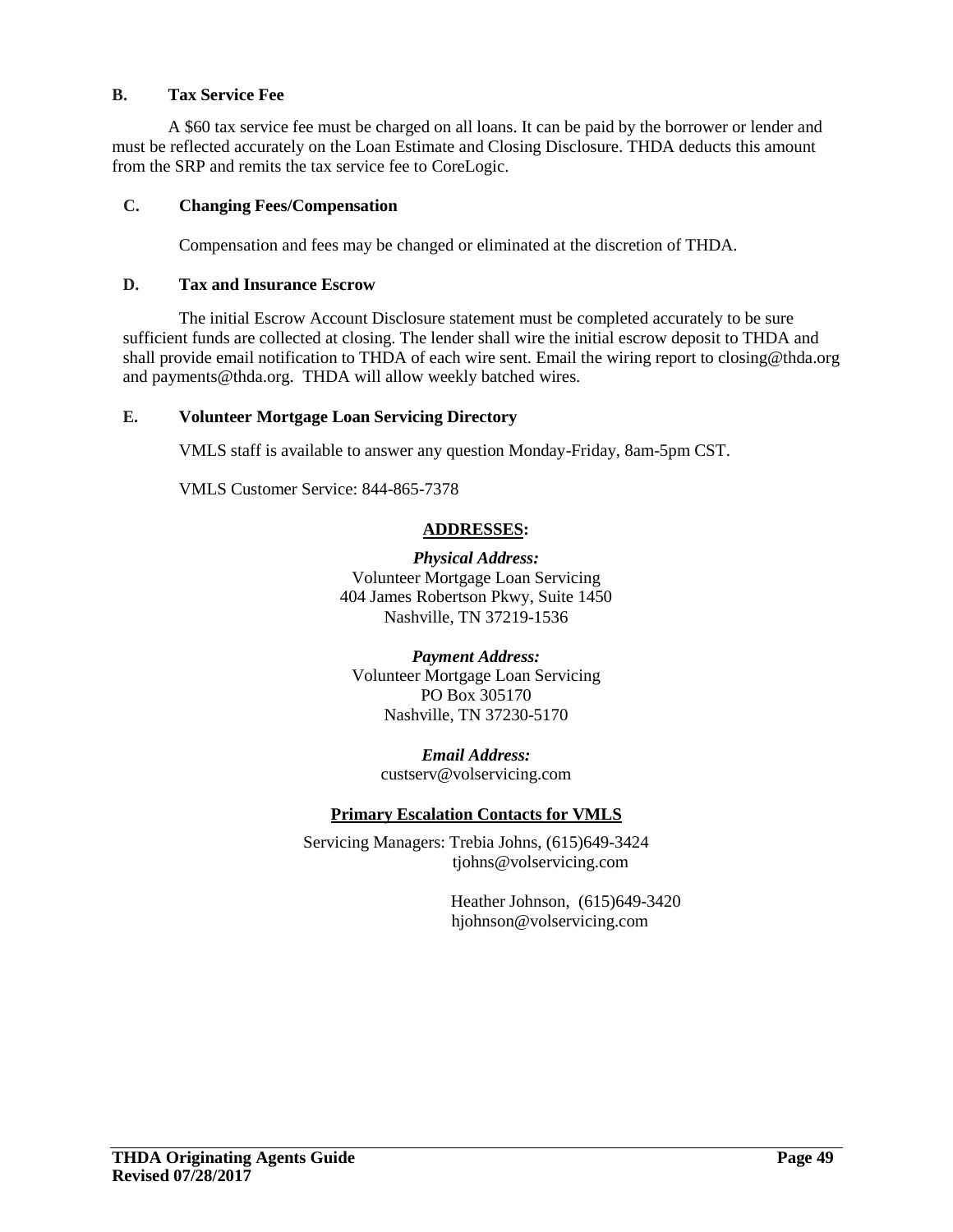# **SECTION 9: THDA FORMS AND INSTRUCTIONS**

As a result of Tax Code requirements, THDA must require certain forms. Application files or closed loan packages that do not contain fully executed THDA forms, as required, will not be accepted by THDA. These forms must be included in THDA application files and in THDA closed loan packages as indicated in this Guide. THDA forms are in addition to the typical forms utilized in the mortgage industry. These forms are to be considered part of this Guide.

THDA forms may not be altered.

THDA forms may not be distributed to a lender who is not an Originating Agent or to any other unauthorized individual or entity.

Detailed instructions for completion of each THDA form follows in the order that they are typically encountered in the lending process:

Application Affidavit HO-0450 (03/11) Veteran Exemption Application Affidavit HO-0460 (02/07) Notice to Applicants Federal Recapture Requirements HO-0448 (07/17) Seller Affidavit HO-0451 (09/99) Buyer Profile HO-0439 (02/15) Underwriting Submission Checklist HO-0549 (07/17) Affidavit of Affixation HO-0453 (12/06) Legally Enforceable Obligation Letter HO-0476 Closed Loan Submission Checklist HO-0541 (07/17) THDA Rider HO-0440 (08/03) Request for Loan Purchase with Acknowledgement and Certification HO-0444 (10/14) Good Faith Estimate for Second Mortgage HO-0575 (07/17) Disclosure of Loan Terms for Great Choice Plus Second Mortgage Loan HO-0574 (02/17) Disclosure of Loan Terms for HHF-DPA HO-0574-HHF (07/17) Good Faith Estimate for HHF-DPA HO-0575-HHF (07/17) Program Certification for HHF-DPA HO-0580-HHF (03/17)

#### **APPLICATION AFFIDAVIT HO-0450 (03/11)**

#### **VETERAN EXEMPTION APPLICATION AFFIDAVIT HO-0460 (02/07) (If Applicable)**

The Application Affidavit or Veteran Exemption Application Affidavit (if applicable Application Affidavit must be executed by each applicant and non-qualifying spouse. The household income figure to be provided in item #4 is the maximum allowable income for the size of the applicant's household and location of property. The acquisition cost figure for Great Choice is to be provided in item #5 is the maximum THDA acquisition cost for the county in which the property is located. The original Application Affidavit or Veteran Exemption Application Affidavit is required by THDA. All changes or whiteouts must be initialed by the Applicant(s).

Each Application Affidavit or Veteran Exemption Application Affidavit, must be executed and notarized within the State of Tennessee; however, in rare circumstances, an Application Affidavit or Veteran Exemption Application Affidavit may be executed and notarized outside the State of Tennessee, such as when a person is a member of the armed forces, is stationed outside the state and is unable to be present while the application is being processed.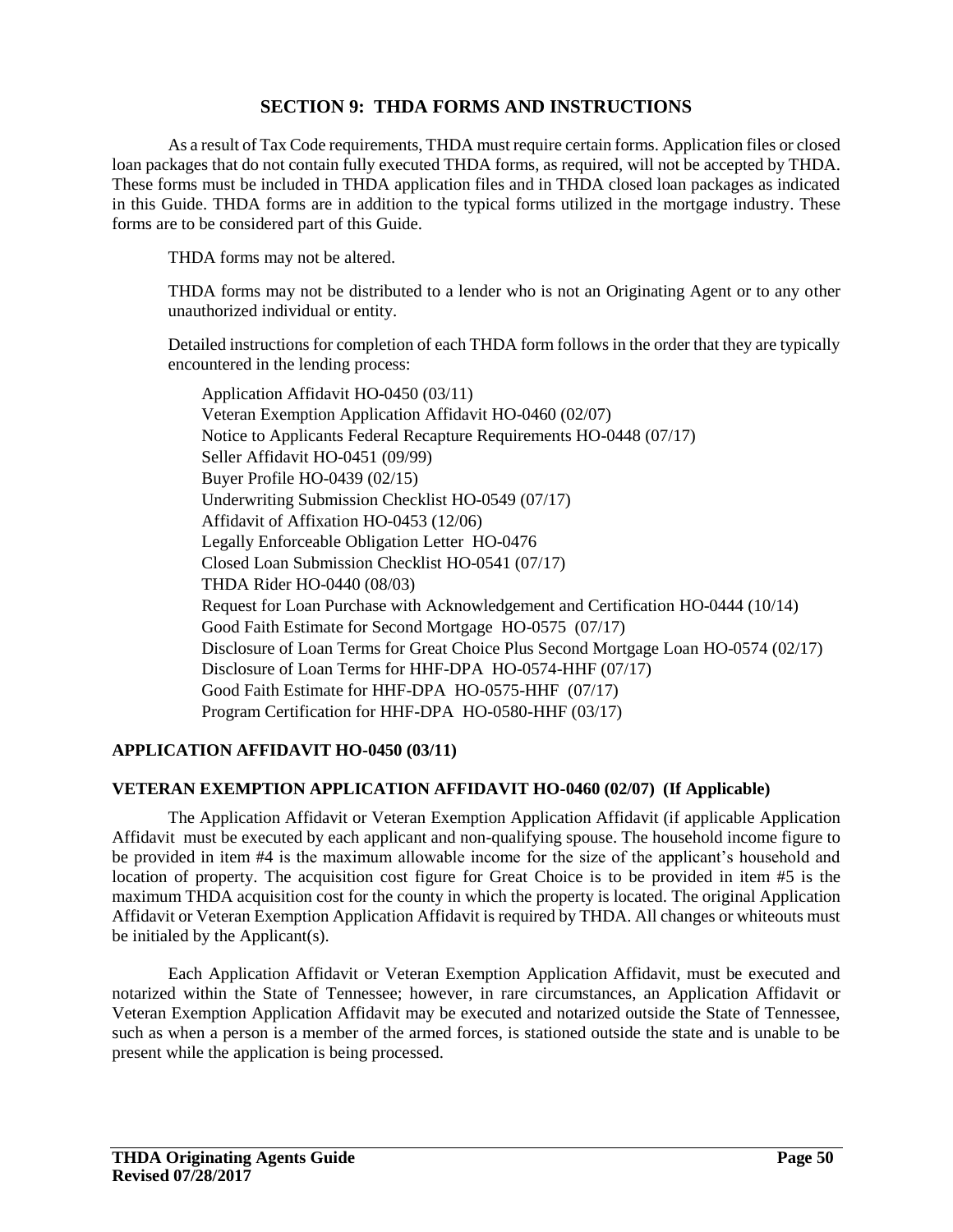#### **NOTICE TO APPLICANTS FEDERAL RECAPTURE REQUIREMENTS HO-0448 (07/17)**

This form is mandatory for all THDA loan applications. The Applicant and all Co-Applicants must sign and date the form at the time of application. Provide a copy to the Applicant. Enclose the original signed and dated form in the application file when submitted for THDA underwriting.

#### **SELLER AFFIDAVIT HO-0451 (09/99)**

The seller of the property must complete a Seller Affidavit for each application file submitted to THDA. The Seller Affidavit is to assist in determining whether the purchase of the property involves more than the purchase price specified in the sales contract.

The seller must sign and date the Seller Affadavit, and it must be notarized. Enclose the original Seller Affidavit in the application file when submitting for THDA underwriting. In the absence of the original Affidavit at the time of loan approval, a prior to closing contingency will be THDA receipt of the original.

#### **BUYER PROFILE HO-0439 (02/15)**

This form is critical to facilitate accurate reports by THDA. Complete this form accurately and completely and enclose it with the application file when submitted for THDA underwriting.

#### **UNDERWRITING SUBMISSION CHECKLIST HO-0549 (07/17)**

Use this form as a cover sheet for all application files submitted to THDA.

Follow the checklist closely and complete all information. Items omitted may cause the application file to be returned for completion and resubmission. Do not change the size of this form.

The checklist has five main sections:

- 1. General Information.
- 2. THDA Program Eligibility. Must include original documents, notarized as indicated.
- 3. Great Choice Plus Loans/Downpayment/Closing Cost Assistance. Must be documented as indicated, if applicable.
- 4. Credit Package. Must include documentation, as indicated.

Originating Agent Information: Provide complete information, including the Originating Agent's four-digit O. A. Number as assigned by THDA. An omitted or incorrect Originating Agent number and omitted or incorrect branch address are the primary causes of misdirected commitments and misdirected funding checks.

Primary Applicant: Include primary Applicant's name as it will appear on all documents. It must be accurate and consistent.

Property Address: Must be accurate and consistent on all documents.

Submission Purpose: As indicated, this form may be used for purposes in addition to the initial submission of an application file.

Program Type: Indicate the desired THDA loan program.

Loan Type: Indicate whether the loan type is FHA, VA, Conventional or USDA/RD.

Property Type: Indicate the correct property type. Check the appropriate block to indicate a residence that is a single family detached or a condominium. Check "Other" and indicate in the blank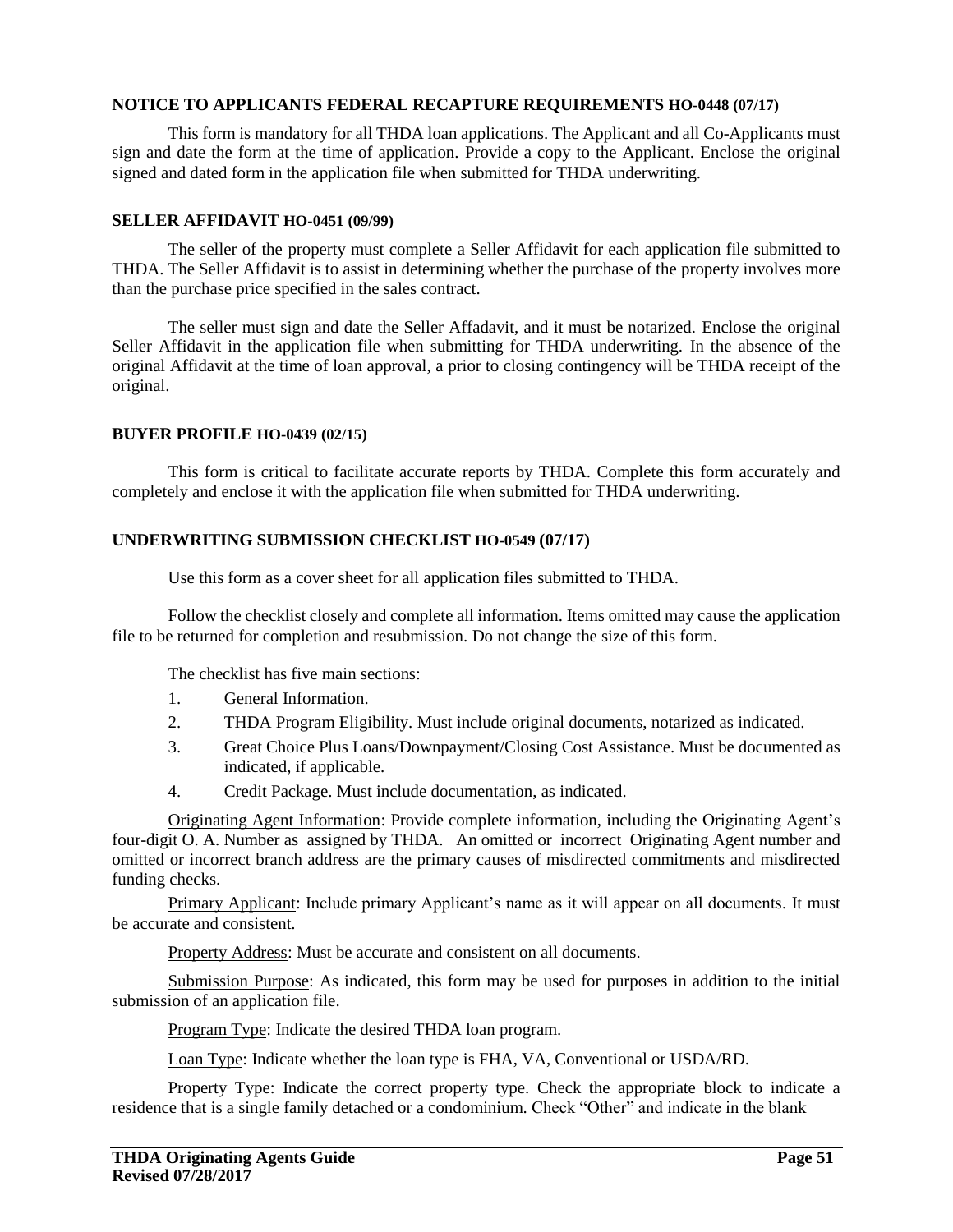provided if the residence is a 2, 3 or 4 family home, or is a PUD, townhouse, zero lot line, modular or manufactured home.

#### THDA Program Eligibility/Credit Package

A check mark, an "X" or "N/A" must be indicated for each document listed on the form. Refer to Section 6.2 for additional information.

An Originating Agent staff member's signature, printed or typed name and telephone number must appear at the bottom of the checklist. Without this information, the file is considered incomplete. In addition, if this information is omitted, THDA does not know who to call if questions arise.

#### **AFFIDAVIT OF AFFIXATION HO-0453 (12/06)**

An original Affidavit of Affixation is required on all manufactured home loans and must be recorded as a separate document. It cannot be recorded with or attached to the Deed of Trust for recordation.

#### **LEGALLY ENFORCEABLE OBLIGATION LETTER HO-0476**

For any Great Choice loans insured by FHA/HUD the Originating Agent will receive a Legally Enforceable Obligation Letter (LEOL) attached to the THDA Loan Commitment. HUD/FHA requires that THDA provide a Legally Enforceable Obliation Letter when THDA has agreed to provide DPA funds in the form of the Great Choice Plus loan. The Borrower(s) is to sign the LEOL at closing and a copy of the executed LEOL must be sent back to THDA with the initial closing submission package in order for THDA to purchase the Great choice Plus loan.

The Originating Agent is to retain the original LEOL in their loan file to accompany the FHA insurance application associated with the first mortgage.

# **CLOSED LOAN SUBMISSION CHECKLIST HO-0541 (07.17)**

Use this form when submitting all closed loan files to THDA, regardless of the source of funding. This form can also be used as a checklist for submission of follow-up documentation. Complete all items on this form. Do not change the size of this form.

#### **THDA RIDER HO-0440 (08/03)**

The THDA Rider must be completed, executed, attached to and recorded with the deed of trust for all THDA first mortgage loans, regardless of loan type. The THDA Rider must be signed by all Borrowers who are required to sign the first deed of trust and recorded with the deed of trust.

#### **REQUEST FOR LOAN PURCHASE WITH ACKNOWLEDGEMENT AND CERTIFICATION HO-0444 (10/14)**

All loans closed by the Purchase Method must be accompanied by an executed Request For Loan Purchase with Acknowledgement and Certification when delivered to THDA. By submitting a loan file for purchase by THDA, each Originating Agent is deemed to affirm the Acknowledgement and Certification appearing on the master form of the Request For Loan Purchase with Acknowledgement and Certification with respect to each loan file submitted regardless of whether the Acknowledgement and Certification is included with the form submitted with a particular loan file.